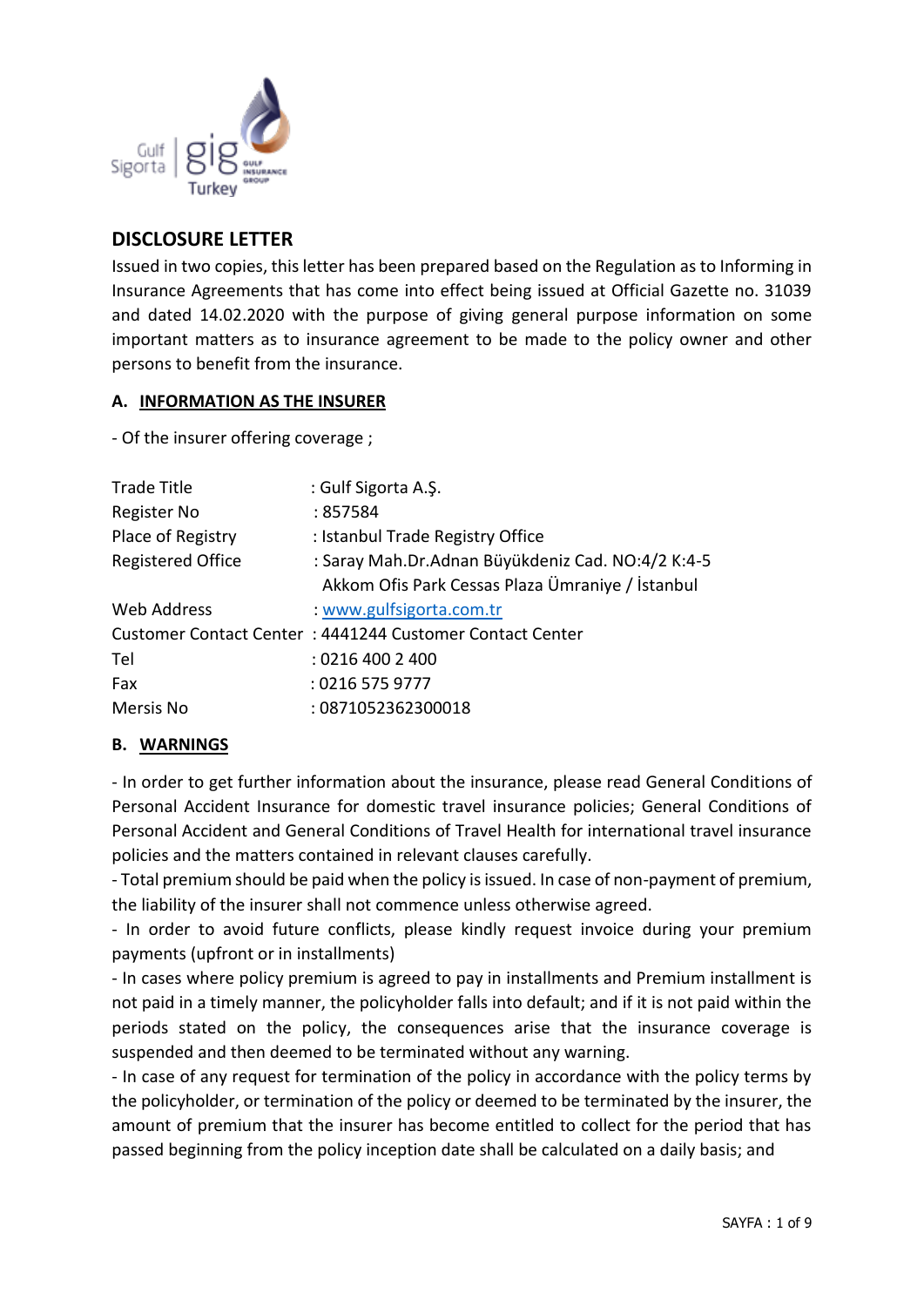

if the amount of premium paid by the policyholder is greater than the amount entitled by the insurer, the difference shall be refunded to the policyholder.

- Please avoid providing the insurer with incomplete or incorrect information during execution of the contract, in the course of policy period or upon happening of the risk. In the contrary case, policy might be deemed to be terminated or indemnity payment period may extend or insured may come up against non-payment or short-payment of indemnity.

- All sorts of losses that happened before policy commencement date and consequential damages arising from them are out of the scope of the coverage.

- By signing related documents, policy holder & insured authorizes, with risk evaluation and claim handling purposes, receiving medical information, policy information and other information from Insurance Information and Supervision Center, Social Security Institution, Health Ministry, health institutions and insurance companies and transferring related information to (SBGM) Insurance Information and Supervision Center, Insurance companies and with authorized parties by related regulations.

**- Disclosure Letter On Processing And Protection Of Personal Data:** This disclosure letter has been prepared for the purpose of informing the customers and fulfilling the disclosure obligation of GULF SİGORTA A.Ş. ("Our Company" or "Gulf Sigorta") acting as the data controller within the scope of the Personal Data Protection Law no. 6698 ("KVKK")

The personal data and health data as a special category of personal data which are given by our Customers who have made contact through Head Office, Regional Offices, Branch, insurance intermediaries, businesses that provide goods and services, call, center, assistance service providers or who transacts on electronic environment, are processed and being saved safely in physical or electronic environment within the appropriate time in accordance to the processing purpose and being processed within the scope of the Turkish Commercial Code, Insurance Law and other relevant legislation, complying with the fundamental principles stated in KVKK, for the purposes of providing our Company's operational activities, business relations, using in insurance services and using for policy issuance, renewal, risk and proposal works, calculation of statictics and possibilities, management of collection processes, payment of premium, commission and service fees, development works, carrying out the processes of fronting, reinsurance and coinsurance, recording incoming calls, using the records to increase the service quality, fulfilling the obligations arising from the legislation and legal notifications, conducting the legal follow-up processes, following the identity, address and necessary information to determine the information of the person who made the transaction being able to provide products and services to you in the most appropriate way, ensuring the continuity of marketing and technical processes, carrying out our work to ensure the commercial security of our Company, organizing all records and documents that will be the basis for the transaction in paper form or electronic environment (internet / mobile and similar) complying with the information storage, reporting and information obligations stipulated by the legislation, the Ministry of Treasury and Finance, MASAK (Financial Crimes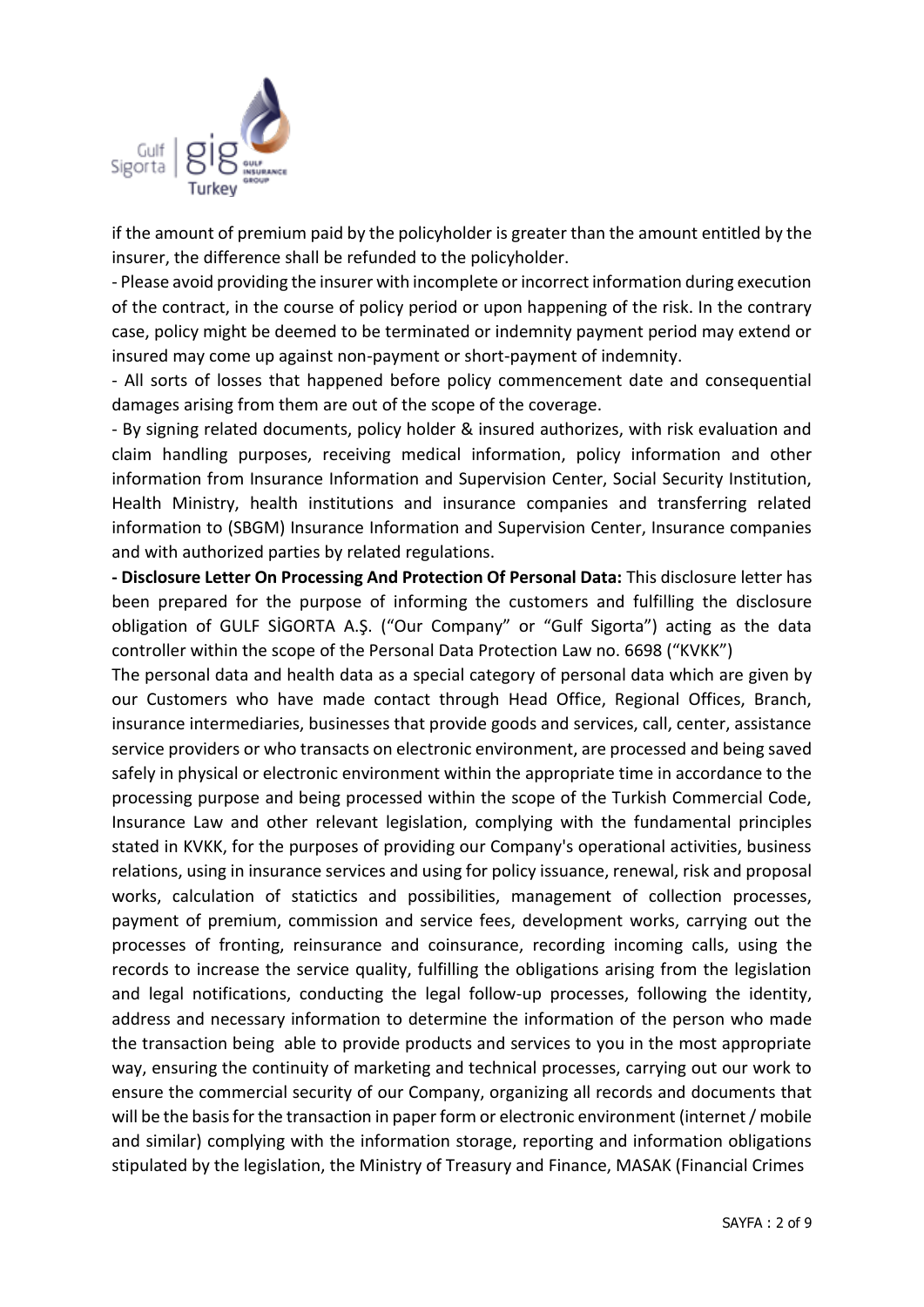

Investigation Board) and other relevant authorities, offering the products/services requested from our Company; informing our customers about the services offered to our customers by our business partners, advertising and promoting insurance products, carrying out financial and accounting transactions, providing services arising from the performance of the insurance contract, fulfilling the requirements of the contract you have concluded or has been conducted on your benefit and providing the consistency of the information of our Customers. Our company acts in accordance with the obligations stipulated in all relevant legislation, especially in the KVKK.

In the meantime, your personal data may be shared with the Gulf Sigorta Regional Ofices, domestic reinsurance companies and in line with this purposes to the brokers, contracted institutions and actuaries, support service providers, Human Resources and/or relevant unit of the insured in case of the request about the employee of the policy holder which is a corporate, real persons and legal entities with whom there is proxy relationship to provide resolution of legal disputes, persons and organizations that have permission, right and authority to request and process personal data as permitted by all national/international legislation and/or within the scope of such legislation or contracts of which it is a party, especially to the extent in question; T.C. (Republic of Turkey) Insurance and Private Pension Regulation and Supervision Agency (SEDDK), Financial Crimes Investigation Board (MASAK), Insurance Information and Surveillance Center (SBM), Central Registry Agency (MKK), Assurance Account, judicial and administrative authorities, institutions authorized to audit or supervise, financial institutions, contracted banks, professional organizations, business partners and from time to time other third parties and financial organizations listed in Article 31/A of the Insurance Law in order to carry out insurance activities and provide technical and organizational services supporting the insurance policy

Moreover, the personal data made public by you as you participated in contests and social media, is processed in the scope of KVKK.

Your personal data, besides the above mentioned ones, may be processed in order to offer all kinds of products and services special for you related to the products and services you purchased and communicate with you and to be used for promotions, offering product/services, marketing and campaign and developing convenient products for you, working on customer satisfaction, working on existing or new product, marketing survey, and determining target customer.

You can submit your requests within the scope of Article 11 of the KVKK titled "Rights of the Data Subject" within the framework of the principles specified in the "Gulf Sigorta Anonim Şirketi Personal Data Owner Application Form" in the "Legal Practices" section of www.gulfsigorta.com.tr.

Your Personal Data will be processed in any case as long as the above legitimate purposes are not eliminated, taking into account the mandatory terms and sectoral practices.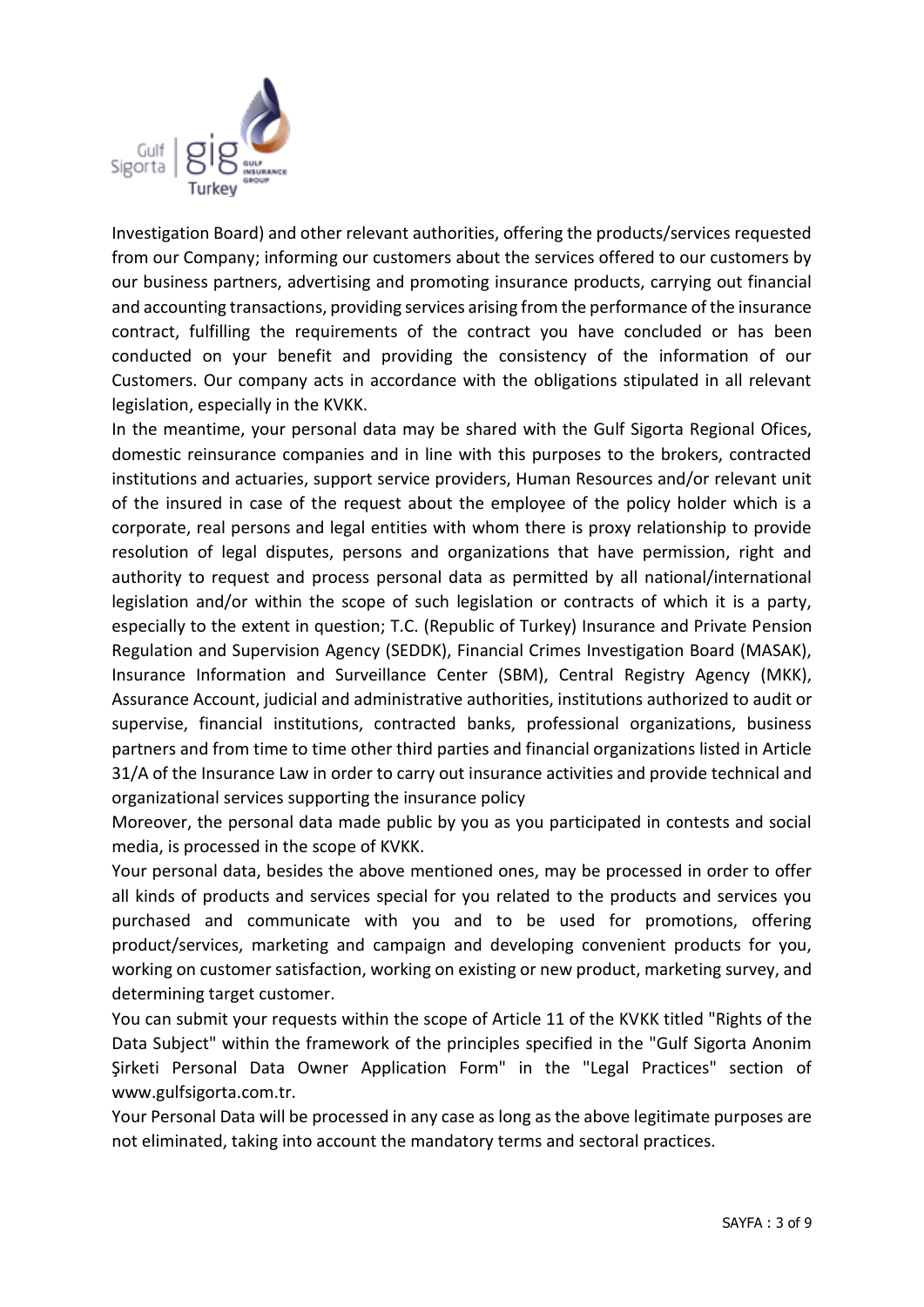

In accordance with Article 4 of the KVKK, Gulf Sigorta has an obligation to keep your personal data accurate and up-to-date. In this context, in order to fulfill our obligations arising from the current legislation, our customers are required to share their accurate and up-to-date data with our Company. If your data is changed in any way, we ask you to update your data by contacting us through the communication channels listed below.

### **HEAD OFFICE**

**Commercial Name:** Gulf Sigorta A.Ş. **Head Office Address:** Saray Mah. Dr.Adnan Büyükdeniz Cad.Akkom Ofis Park Cessas Plaza No:4 Kat 4-5 Ümraniye / İSTANBUL **Trade Registry Number:** İstanbul, 857584 **Central Registration System Number:** 0871052362300018 **Phone:** +90 0216 400 2 400 **Web Site:** [www.gulfsigorta.com.tr](http://www.gulfsigorta.com.tr/)

As stated in the "Personal Data Protection and Processing Policy" on our company's website, in accordance with Article 12 of the KVKK, our Company takes all necessary technical and administrative measures to ensure the security level, to prevent the illegal processing of personal data, illegal access to personal data, and to provide the protection of personal data.

For more details, please read the Personal Data Protection and Processing Policy at www.gulfsigorta.com.tr.

#### **C. GENERAL INFORMATION**

- Only listed below coverages stated in Personal Accident Insurance General Conditions (article 8) on domestic travel insurance policies and Personal Accident Insurance General Conditions (article 8) and Travel Health Insurance General Conditions (article 5) are provided within limits stated in the policy.

**Accidental Death:** If an accident covered in this policy gives rise to the death of the insured immediately or in one year as from date of the accident, then the limit shall be paid to beneficiaries indicated in this policy or, if none, to legal inheritors.

**Permanent Disability:** If an accident covered in this policy disables the insured immediately or in two years as from date of the accident, the limit stated on the policy for permanent disability shall be paid to the insured in proportion with the percentages stated in Personal Accident General Conditions and after the final confirmation of permanent disability.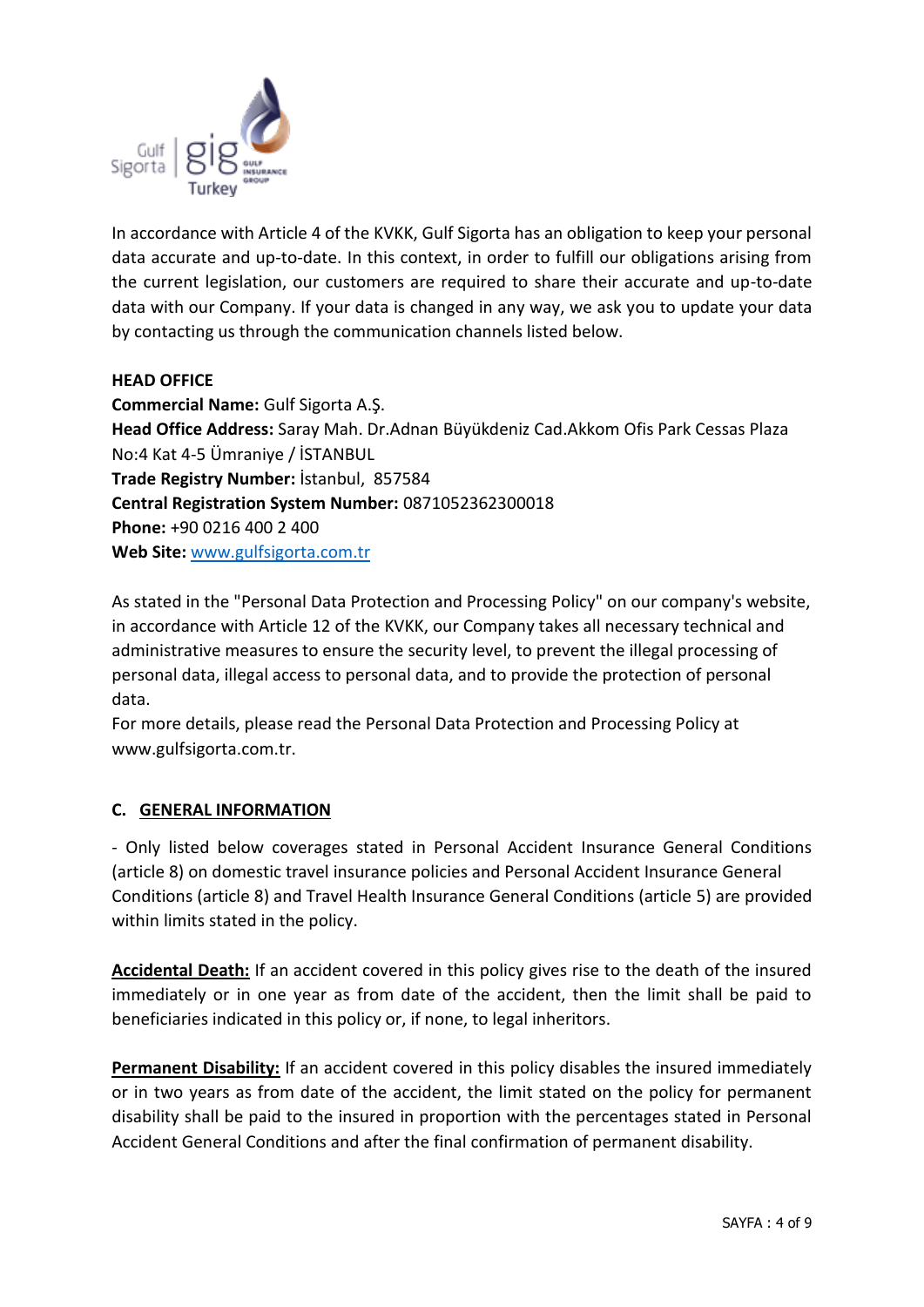

### **On domestic travel insurance policies;**

**Emergency Dental Expenses:** The insurer shall pay actual medical treatment expenses within coverage limits relating to treatment of any damage possible to occur as result of an accident in the insured one or more than one natural and good health tooth in a way to require emergency dental care. Emergency Dental Expenses benefit shall be paid for tooth filling, surgical intervention, service or medicine.

### **On international travel insurance policies;**

**Emergency Dental Expenses:** The insurer shall pay actual medical treatment expenses within coverage limits relating to treatment of any damage possible to occur in the insured one or more than one natural and good health tooth in a way to require emergency dental care. Emergency Dental Expenses benefit shall be paid for tooth filling, surgical intervention, service or medicine.

### **On domestic travel insurance policies;**

**Emergency Medical Expenses:** insured's medical treatment expenses that insured make for treatment of a serious injury arising as result of an accident occurred during insured's travel up to maximum amounts stated in Coverage Limits in direction of exemption stated for each event shall be paid.

**COVID 19 - Daily Hospital Cash:** In cases where the insured is treated within the policy coverage period in a hospital located within the borders of the Republic of Turkey, as an inpatient due Covid-19 infection, Daily Hospital Cash coverage limit, as indicated in the policy, shall be paid to the insured for each full day (24 hours) of the hospitalization period exceeding seven (7) days up to maximum 5 days. Subject to the minimum 168 hours in patient treatment hospitalization period requirement at a compatible hospital with the epidemic hospitals criteria of Republic of Turkey Ministry of Health, indemnity under this benefit will be payable starting from the eighth (8) day. A qualified doctor must document by a written report confirming that the insured has been treated as an in-patient and such in-patient treatment was necessary in medical terms. An accompanying hospital receipt stating admission date and discharge date must be provided at the time of the claim.

#### **On international travel insurance policies;**

**Medical Expenses:** The insurer shall pay doctor's fees and expenses for medicine, radiography, bath, massage, hospital and other treatment (transport expenses excluded) due to an accident or sickness with in the policy limits.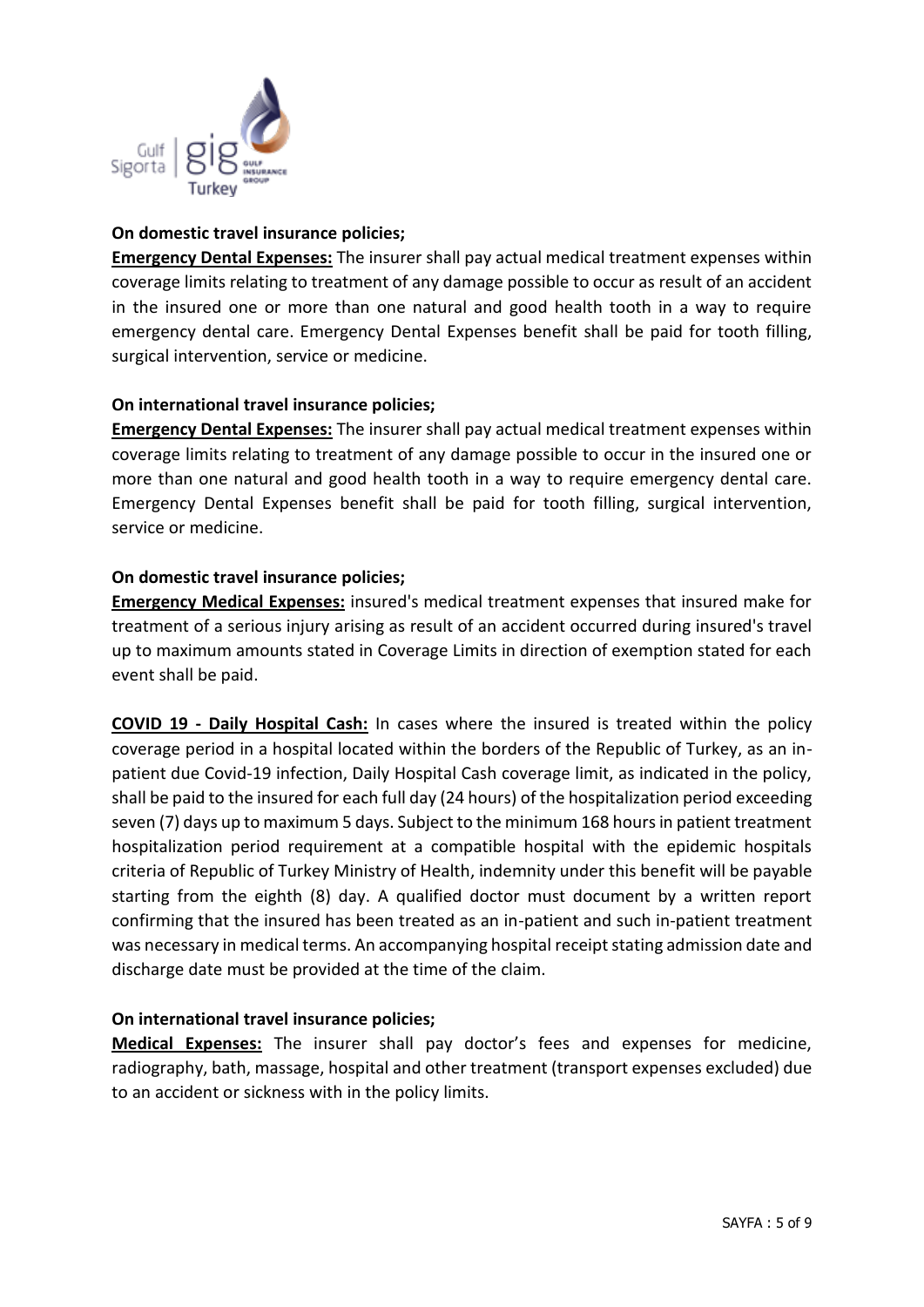

### **On domestic travel insurance policies;**

**Medical Evacuation:** Transportation of the patient to the nearest hospital as urgent medical and surgical care are required due to an accident related bodily injury which is firstly diagnosed and has become symptomatic during policy period, or transportation of the patient to beginning point of the travel from the nearest local hospital.

### **On international travel insurance policies;**

**Medical Evacuation:** Transportation of the patient to the nearest hospital as urgent medical and surgical care are required due to an illness or bodily injury which is firstly diagnosed and has become symptomatic during policy period, or transportation of the patient to beginning point of the travel from the nearest local hospital.

**Repatriation of Remains:** In case the insured dies, Reasonable and Customary Expenses relating within coverage limits relating to return of the corpse to its hometown shall be paid by the insurer.

**Trip Cancellation:** If the contracted travel is cancelled before its starting date in case insured or insured's immediate family member have a situation obstructing travel, get injured or die provided that this situation lasts until travel period and certified with an official report by a doctor, part of paid tour price that insured cannot take back shall be paid by insurer up to maximum limits stated in coverage limits.

**Trip Interruption:** If the contracted travel is interrupted after the travel started in case insured or insured's immediate family member get injured or die within travel period provided that this situation is certified with an official report by a doctor, (It is the advice of the doctor for cutting the travel short due to medical requirement based on gravity of the situation in case the insured or immediate family members with whom the insured person go on the travel get ill or die and it is obligatory to be proved that this person should be under direct care, medical expenses of a doctor or the rest of the insured person is necessary by a doctor report. Relating to acute illness, injury or death of insured or insured's immediate family member, it is the situation that gravity of the situation or conditions relating to this situation require a normal person to cut the travel short), deposit paid by insured shall be paid by insurer up to maximum limits stated in coverage limits. Benefit is limited to one-way "economic" class ticket fee of scheduled transporter and maximum amount to be paid is limited to policy coverage limit.

**Trip Delay:** If insured's travel is delayed for 12 hours or more than this following scheduled departure hour due to dangers within the scope of coverage written below, insured shall be paid insurance benefit equal to policy coverage limits. Delays for maximum 10 hours within the scope of coverage are subject to coverage limits.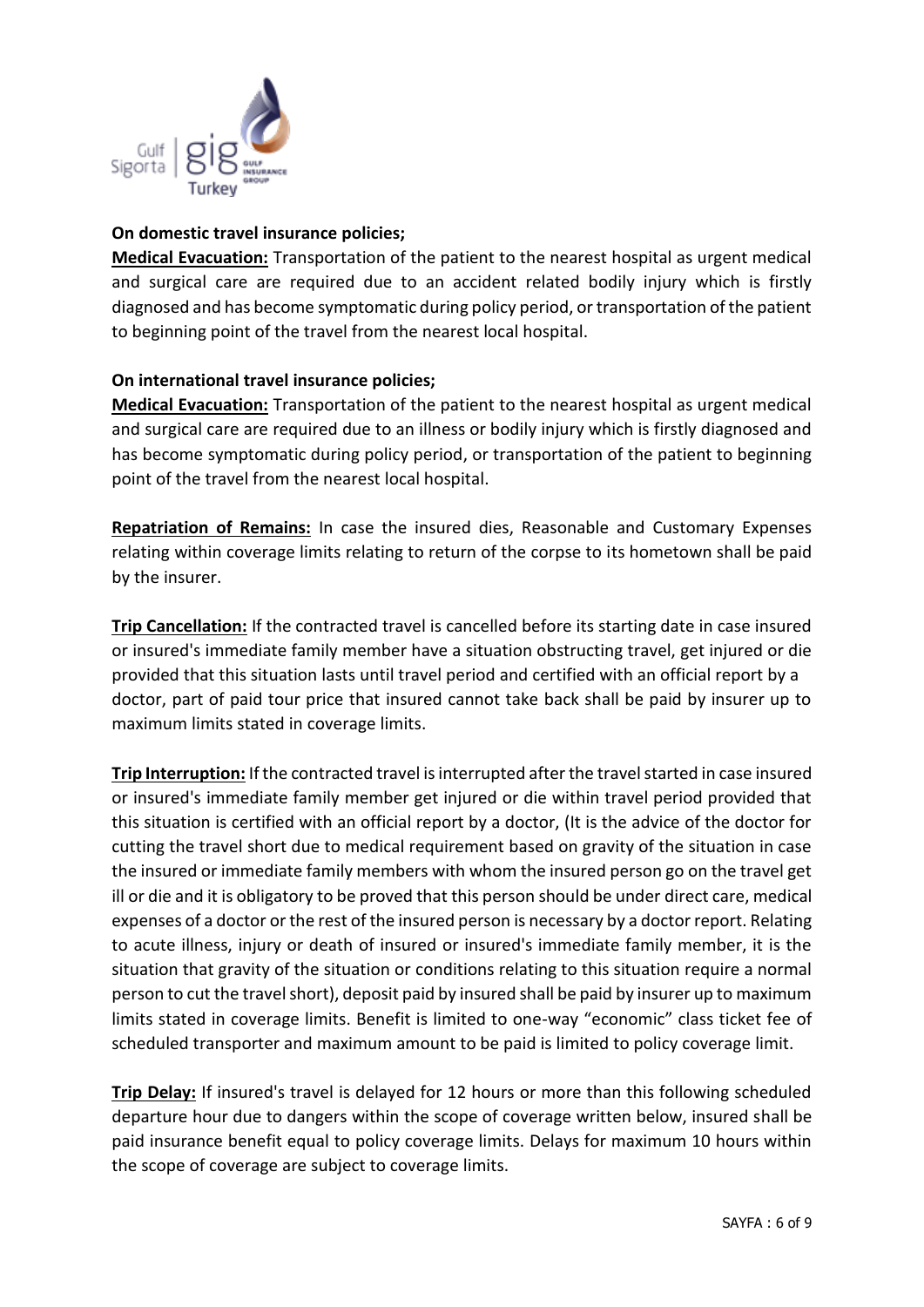

**Missed Departure:** Insurer will pay up to the overall limit shown on the coverage limits, if insured cannot reach the original departure point of insured's booked travel on the outward or return travel because public transport services fail or the personal vehicle in which insured are traveling is involved in an accident.

**Loss of Baggage (Airline Only):** Loss of insured's baggage and personal belongings in baggage that are proved by evidences between insured's departure date and return date from travel or end date of insurance policy (whichever is prior) shall be paid by insurer up to coverage limits.

**Baggage Delay:** A baggage delay which is 12 hours or longer for the baggage that is controlled and taken delivery by airline, is proved by evidences on insured's arrival date from travel or end date of insurance policy (whichever is prior) shall be paid by insurer up to coverage limits.

**ATM Assault and Robbery:** We will reimburse the money insured withdrew from any ATM within the borders of the policy territory using your payment card against a robbery event that occurs within 15 minutes of the withdrawal of the money up to maximum limits stated in *coverage limits*.

**Catastrophe Cover:** We will pay up to the amount shown in the table of benefits if after you have commenced your trip you pay or agree to pay overseas for travel expenses and providing other similar accommodation to allow you to continue with your trip if you cannot live in your booked accommodation because of fire, flood, earthquake, storm, hurricane, tornado, explosion, volcanic eruption, tsunami, rockslide, landslide and avalanche.

**Legal Fees (Cash Advance):** Official fees that occur as result of insured's detention or being arrested wrongly by any government or external force shall be paid to insured within the policy coverage limits.

**Bail Bond (Cash Advance):** In case the insured person is under arrest due to any reason during policy coverage, insurer shall ensure payment of cash surety to insured via credit card, bank number or other channels provided that insurer is informed immediately.

**Hotel Convalescence:** If the *insured* person is subject to home care more than 7 days following a hospital treatment as result of an event within the scope of insurance during the travel, the insurer shall pay hotel room fee paid by the insured person for the period stayed in hotel for convalescent period after discharge from hospital within the scope of coverage limits. However, this should be approved by Gulf Insurance Assistance Services before. Payment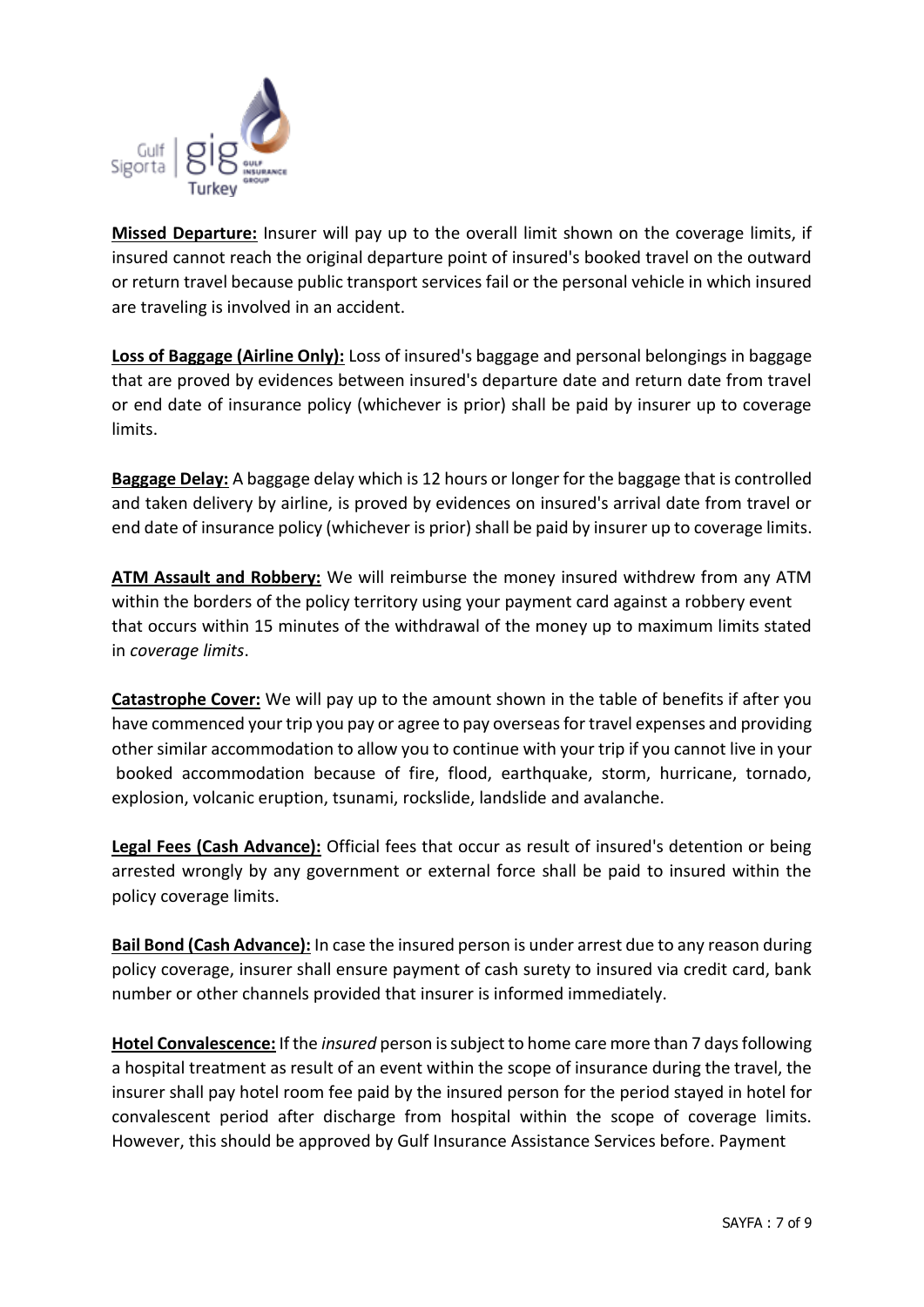

shall be made following certificating by doctor report within daily sum and total amount shown in coverage limits.

**Amateur Sports Accident:** Policy coverage will not be valid when insured take part in certain sports or activities if there is a high risk injury or if it is the main purpose of the insured's trip. Insured is covered up to Amateur Sports Accident Coverage Limit for non-Professional Sportive Activities stated on the policy, providing these sports are not the main purpose of insured's trip. This benefit is valid if purchased with additional premium and stated on the policy schedule.

- This insurance coverage shall be applicable abroad all over the world except Afghanistan, Iraq, Democratic Republic of Congo, Cuba, Iran, Syria, Sudan, North Korea, or the Crimea region

### **D. RISK OCCURRENCE**

- Please receive the list of necessary information and documentation for indemnity application from the insurer after issuance of the policy or at the time of loss following relevant notice.

- Upon happening of the risk, please notify the insurer without delay through address and telephone details indicated on the front page. Insurer will guide you with the required information and documentation.

- Please act in line with the instructions given by the insurer in the course of notice process.

- Upon happening of the risk, the insurer will pay indemnity pursuant to general and special conditions of the policy.

#### **E. LIMITS**

- The limit is the amount which is indicated in the policy and refers to maximum amount of coverage that the insurer undertakes to pay upon occurring of the risk.

#### **F. INDEMNITY PAYMENT RULES**

- Please pay attention to whether or not your policy includes any exemption (or co-insurance, which comes to mean that the loss is shared with the insurer). If the loss exceeds abovewritten ratio or amount, then the insurer shall pay the exceeding part.

- Upon happening of the risk, the indemnity shall be paid after being calculated over the sum indicated in the policy and according to relevant reports.

- Within the periods in line with regulation upon the complete delivery of all necessary information and documentation to the insurer, all necessary investigations shall be conducted and the indemnity-related procedure shall be completed by the insurer.